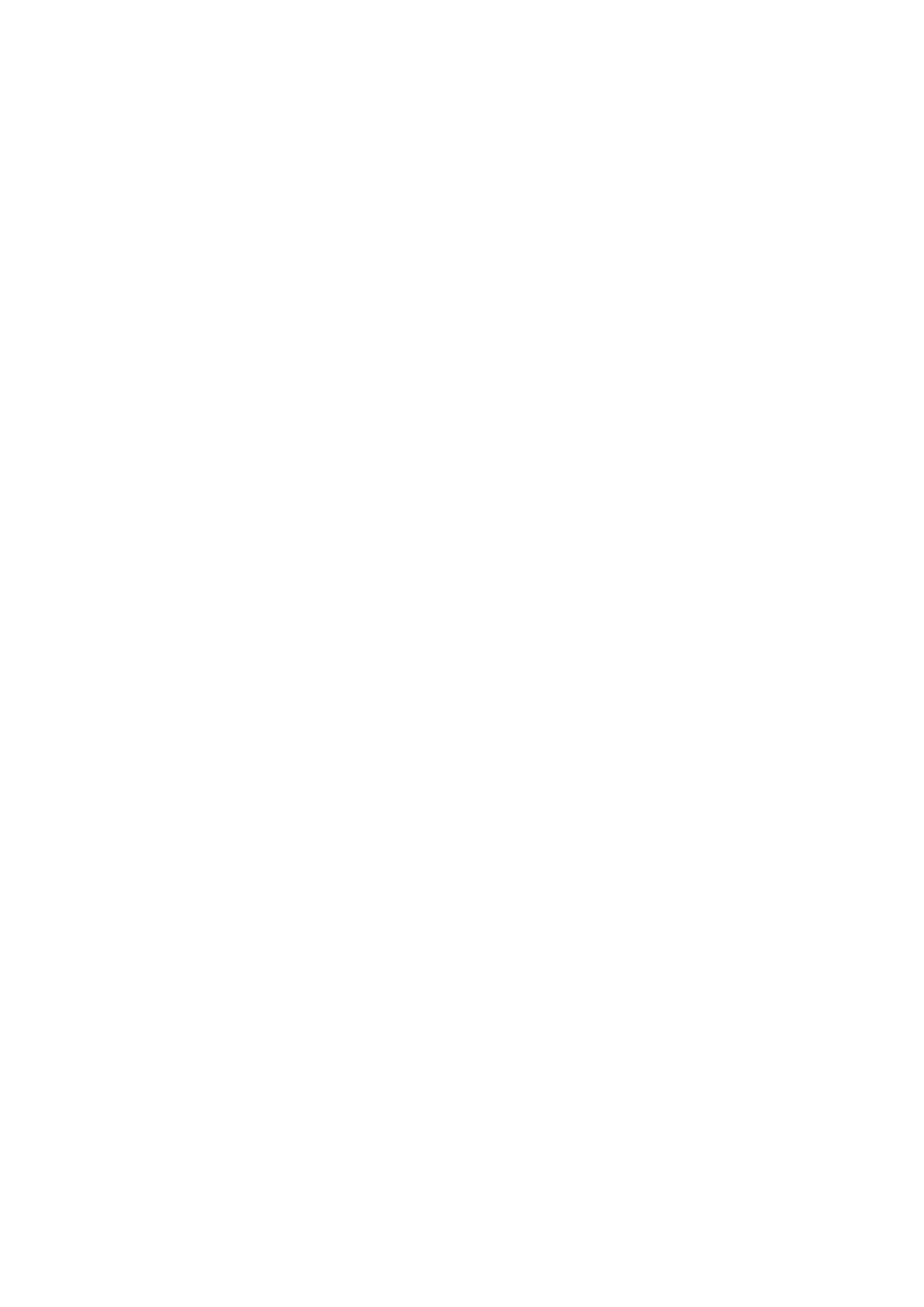

## **Molecular Machines**

**The Royal Swedish Academy of Sciences has decided to award** *Jean-Pierre Sauvage***,**  *Sir James Fraser Stoddart* **and** *Bernard (Ben) L. Feringa* **the Nobel Prize in Chemistry 2016 "for the design and synthesis of molecular machines"**

## **Introduction**

Machines of different types are an integral part of human development, helping us for example to perform tasks that fall beyond our capacities. Continuously developed in response to our needs over many millennia, our society has enjoyed an ever increasing plethora of useful machines, with an enhanced quality of life as a consequence. This progress has accelerated, in particular, since the industrial revolution, with its key discoveries resulting in a giant leap forward and dramatically changing the world.

Today, we are at the dawn of a new revolution that will bring us yet another giant leap forward. Humankind has always striven to push the limits of machine construction and of what machines can do, and as a consequence attempted to build miniaturised machines of ever smaller size. The ultimate limit of this endeavour is to make molecular-sized machines, a research frontier that has intrigued scientists for many years, and that has required the creation of a range of new tools. Although development towards highly complex and useful molecular machines is still in its infancy, the laureates have successfully demonstrated that the rational design and synthesis of molecular machines are indeed possible.

## **Background**

A molecular-level machine can be defined as "*an assembly of a distinct number of molecular components that are designed to perform machinelike movements (output) as a result of an appropriate external stimulation (input)*".1 Furthermore, a machine requires a supply of energy for its operation, and can be driven by suitable energy sources.

In parallel with his influence in many other areas, *Richard Feynman* (Nobel Prize for Physics 1965) has also been a source of inspiration in this field. In a visionary talk at the Annual Meeting of the American Physical Society in 1959, he drew attention to the possibility of building small machines from atoms, and to the challenge of, for example, making an infinitesimal machine like an automobile.<sup>2</sup> He also briefly highlighted some of the possibilities and problems associated with the atomic scale, and later discussed the analysis of a miniature ratchet and pawl device,3 which to some extent became an inspiration for further progress towards molecular machinery.

In order to construct a complex machine, a number of building blocks are generally required, and the function of the device is intended to be a consequence of their assembly. The *design of the components*, and the control of their integral connectivity, is thus at the heart of machine development. Furthermore, a high degree of *controlled relative motion* between its parts is essential for the machine to produce the desired operation. By controlling the translational and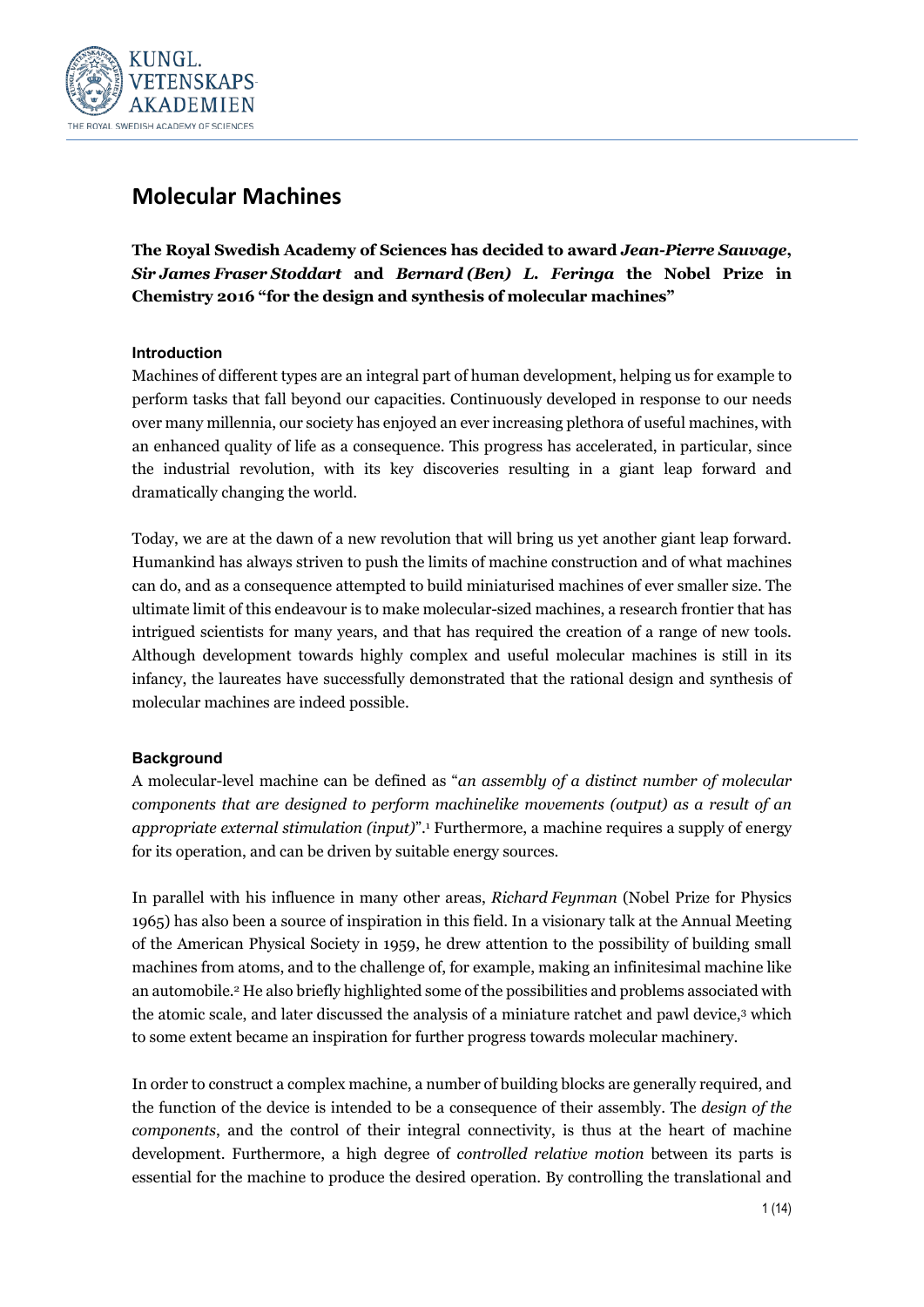

rotational movements of the components in the machine, coupled to an inflow of external energy, it is possible to obtain the predetermined function. A machine also needs to interface with its environment and, when its operations occur at the molecular scale, to be able to overcome thermal fluctuation (Brownian motion) that influences its mechanical action. This challenge has been addressed by (theoretical) chemists and physicists with the objective of escaping random noise or harnessing it for controlled motion.<sup>4,5</sup> Ultimately, controlling and driving the machine through external fuelling by light or other energy sources will lead to it operating out of equilibrium in dissipative systems. This action is essentially maintained by the machine's motor components, which drive the relative movement and functioning of other incorporated parts.

Two major technology advances have proven particularly useful in addressing the complex challenge of constructing machines at the molecular scale. The first of these involves *topological entanglement* and so-called *mechanical bonds*, while the second is based on *isomerisable (unsaturated) bonds*, and both advances have resulted in large ranges of complex structures with machine-like functions.

## **Topological entanglement – mechanical bonds**

A substantial part of the progress made towards molecular machinery has its roots in the emergence of interlocked molecular assemblies based on mechanical bonds. In such assemblies, the individual parts are not directly connected and held together by covalent bonds, but inseparably entangled through, for example, loops and stoppers. The individual parts can in principle move freely relative to each other, though they are confined in space owing to their mutual mechanical interconnections, resulting in discrete overall molecular structures. The notion of molecular entities held together by mechanical bonds was proposed as early as the 1950s, in the description of interlocked oligosiloxane- and cyclodextrin-based rings, $6.7$  but not until the 1960s could such structures be synthesised and isolated. The syntheses proved exceedingly challenging, resulting in very low yields and statistical or complex routes of limited practical consequence. Nonetheless, both *catenanes*, based on two interlocked rings, and *rotaxanes*, based on a ring threaded over an axle with stoppers at each end, were proposed and synthesised at the time (Figure  $1$ ).<sup>8-14</sup>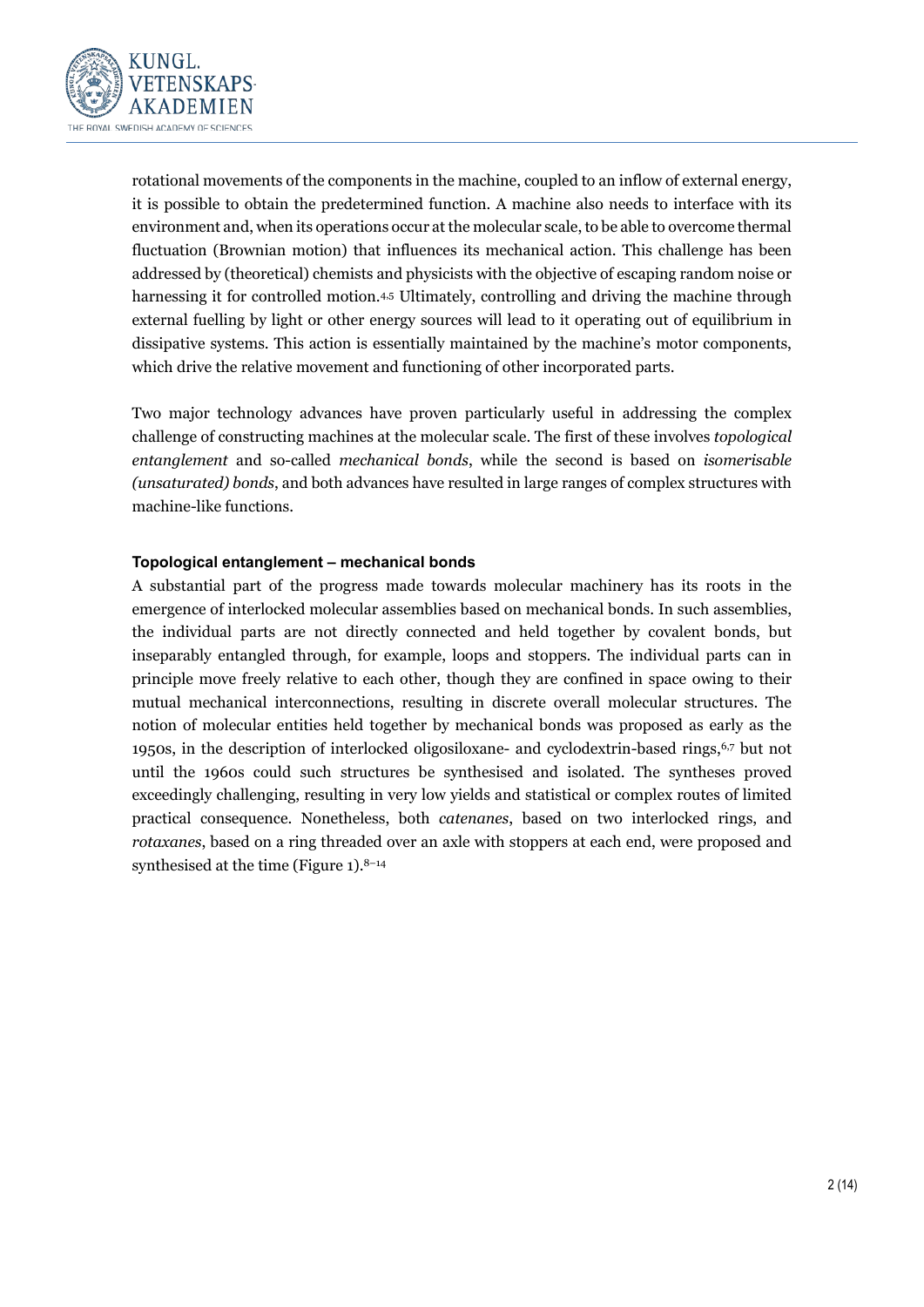



Figure 1: Early structures based on mechanical bonds: catenanes (top), $8.9$  and rotaxanes (bottom).10,12

Development in this area continued to some extent throughout the 1970s and early 1980s, resulting in a better understanding of the principles for the formation of such structures. However, in 1983 the field took a giant leap forward when **Jean-Pierre Sauvage** and his coworkers at CNRS, Louis Pasteur University, Strasbourg, France, introduced template synthesis as a straightforward route to catenanes and rotaxanes (Figure 2).15 Using metal coordination, the threading of the chains could easily be accomplished, with much higher overall yields as a consequence. The synthetic strategy was based on previous development using coordination of phenanthroline units to  $Cu(I)$  centres,<sup>16</sup> thereby essentially enforcing a sizeable dihedral angle between the interacting components. One phenanthroline moiety was introduced in a macrocyclic unit and another in a crescent-shaped fragment. Assembly of the two components in the presence of Cu(I) resulted in a complex in which threading was favoured. Finally, ring-closing followed by removal of the metal ion produced the [2]catenane.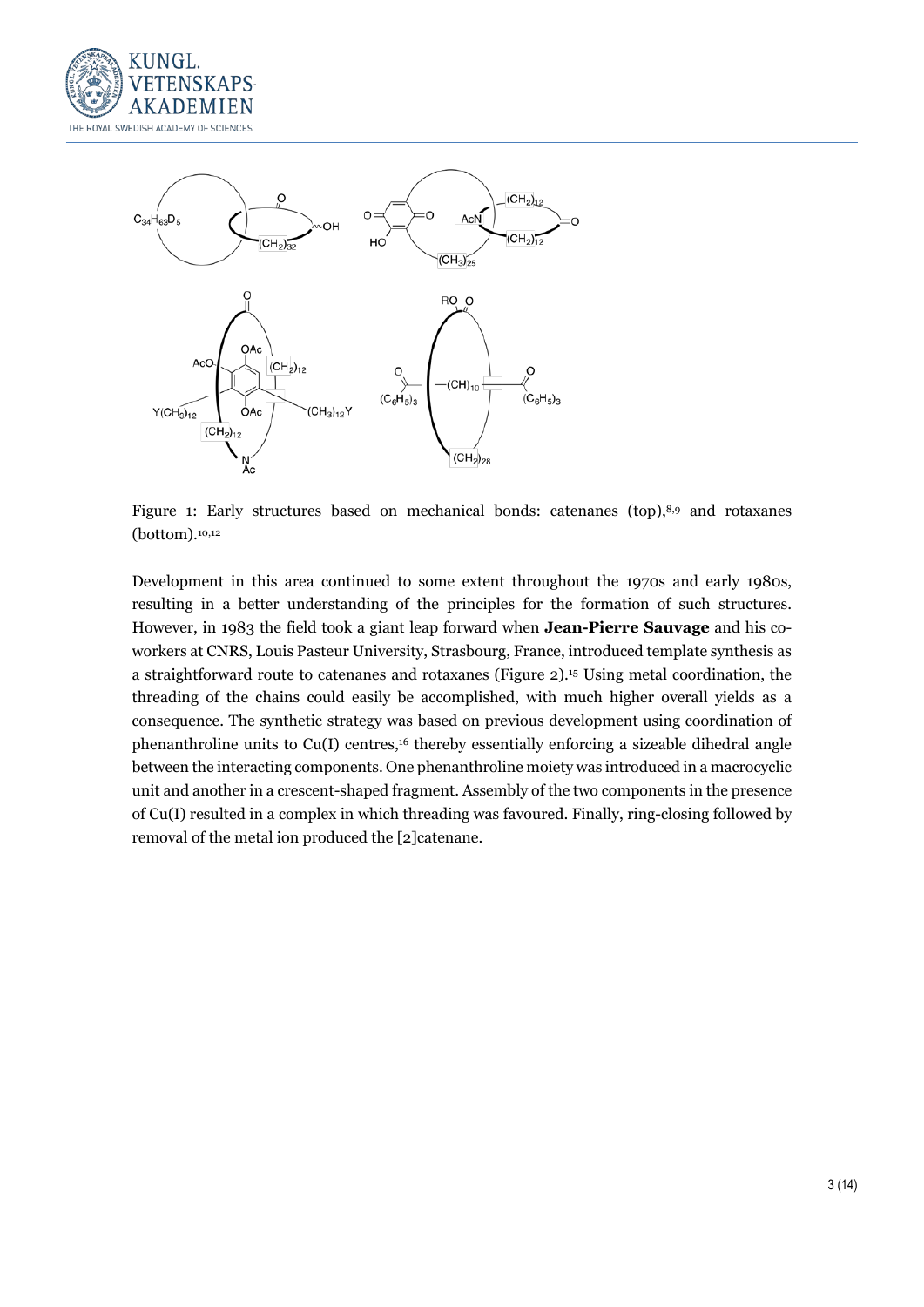



Figure 2: Synthesis of [2] catenane using metal coordination.<sup>15</sup>

This discovery marked a true breakthrough that dramatically invigorated the field of topological chemistry and subsequently led to molecular machinery. As a consequence, the scientific community gained access to substantial amounts of these complex entities, and the methodology has resulted in a vast range of structures of differing topology. The approach has, for example, enabled Sauvage and co-workers to produce topologically very challenging species, such as [3] catenanes, trefoil knots and Solomon links (Figure 3).<sup>17-19</sup>



Figure 3. Topologically challenging structures: (a) [3]catenane; (b) trefoil knot; (c) Solomon link.

Based on the catenanes developed, Sauvage and co-workers were subsequently able to demonstrate the potential of the structures for *translational isomerism*.20 Dramatic, reversible changes in the catenanes' molecular shape were thus observed upon decomplexation and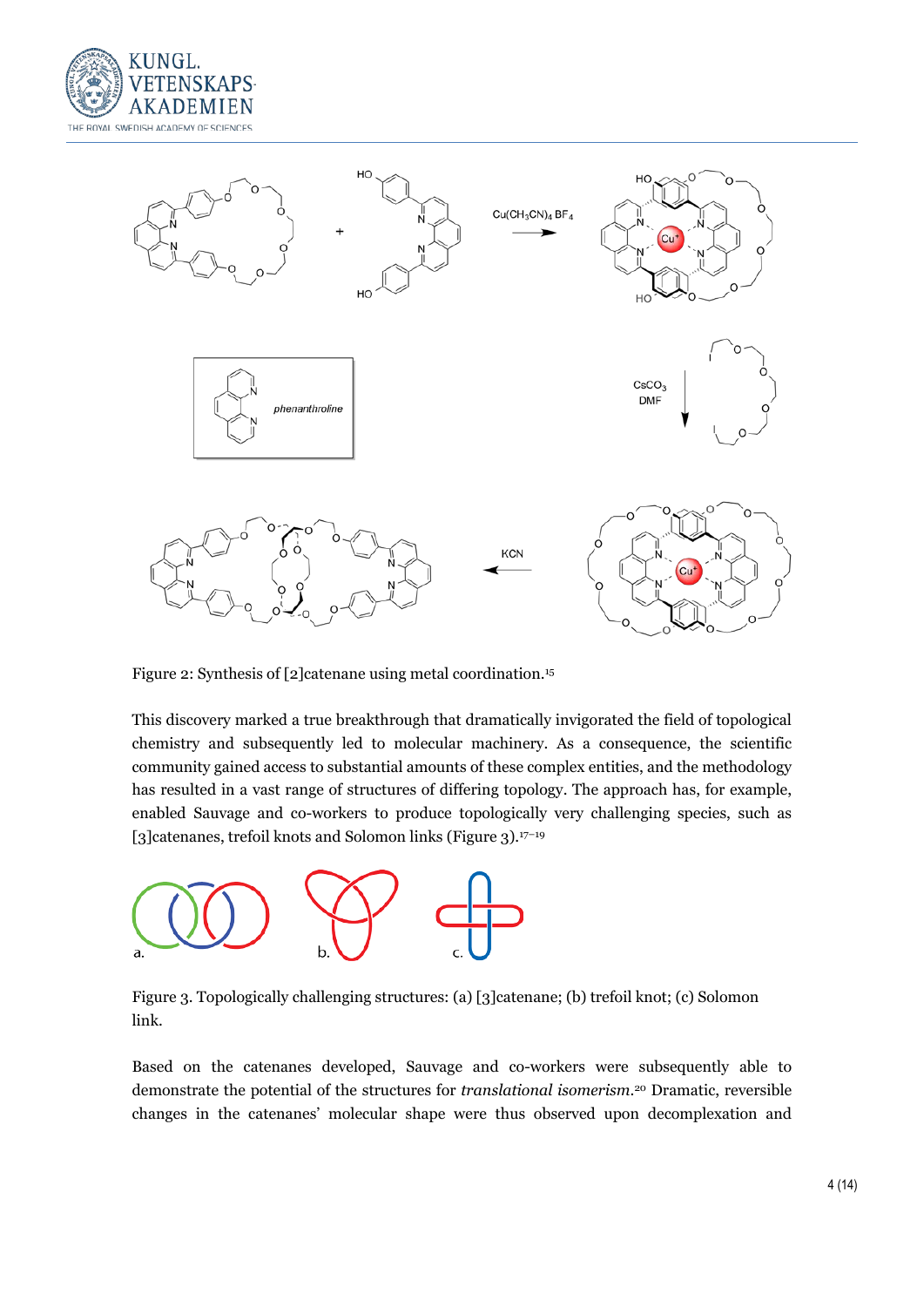

recomplexation of the metal coordination entities with Cu(I). The process resulted in a phenanthroline distance of 11 Å between the states, interchangeably accessible through external action.

The field took another big leap forward in 1991, when a clear demonstration of translational isomerism was reported by the group of Sir **James Fraser Stoddart** at the University of Sheffield, UK.21 Stoddart and co-workers had been working in the 1980s with an alternative template-based method to synthesise mechanically interlocked molecules, in which interactions between electron-rich and electron-poor aromatic entities were used. These studies resulted in the development of a paraquat cyclophane structure,<sup>22</sup> which could be "clipped" around an axle containing two hydroquinol units separated by a linker. Since the axle ends were blocked by bulky groups, a [2]rotaxane was produced in a good yield (Figure 4). The resulting rotaxane cyclophane ring could be shown to act as a molecular shuttle, able to move between the two hydroquinol stations on the axle. Together with Sauvage's demonstration of reversible catenane shapeshifting, this work marked the start of applying topological entanglement in the development of molecular machinery.



Figure 4: Synthesis and translational motion in [2]rotaxane.21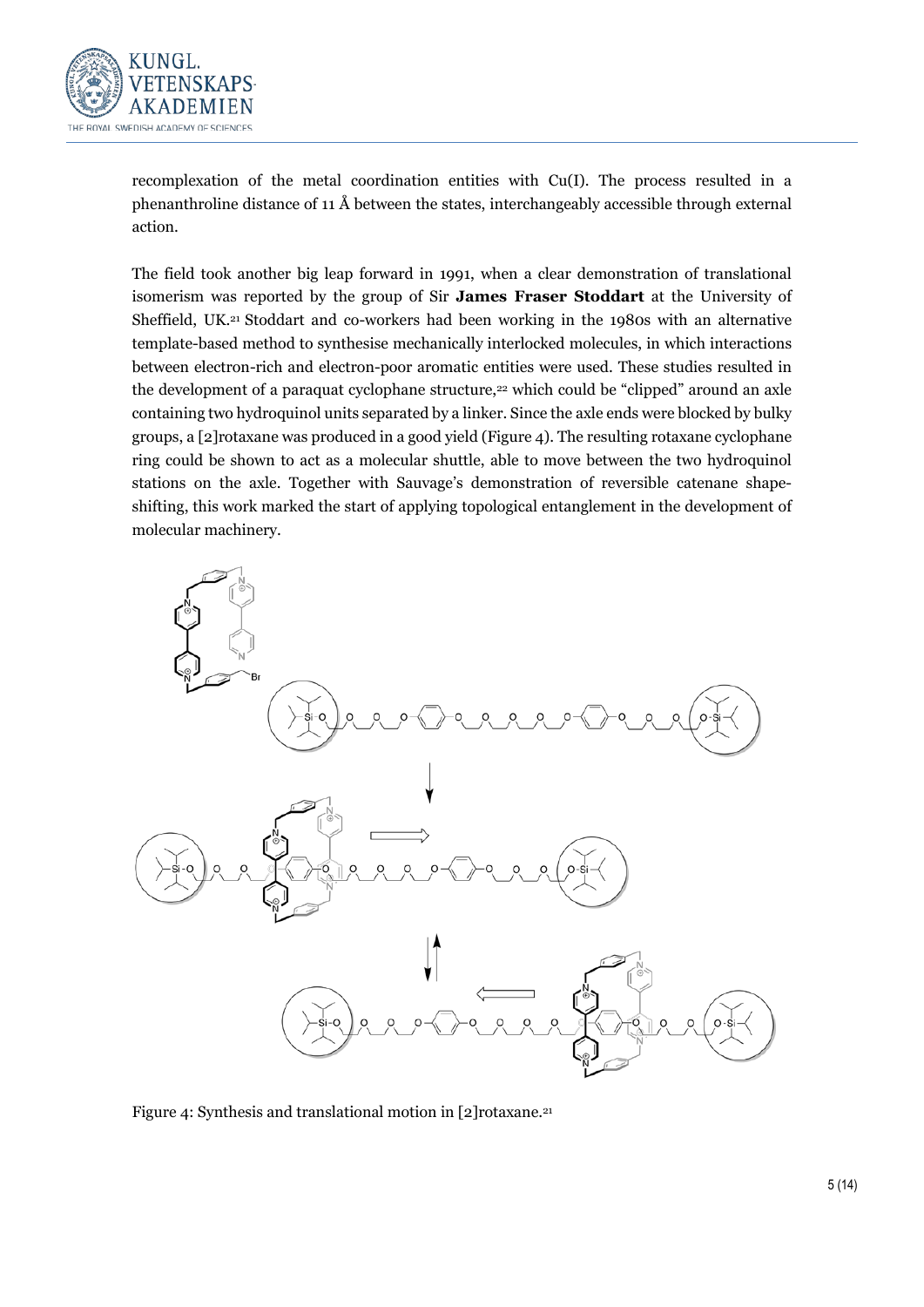

In 1994, both research groups were able to demonstrate externally controlled translational and rotational motion in mechanically interlocked molecules by introducing asymmetries in the structures (Figure 5).<sup>23,24</sup> The Stoddart group introduced two different  $\pi$ -electron-donating units in the rotaxane axle, benzidine and diphenol groups, and could show that a bis-paraquat cyclophane ring could be persuaded to move between the two stations upon cycles of electrochemical oxidation and reduction or through pH-changes, providing energy input. The Sauvage group engineered a catenane structure to comprise two different coordination sites in one of the rings, phenanthroline and terpyridine entities, leaving a single phenanthroline unit in the other ring. Rotation could subsequently be obtained upon cycles of electrochemical oxidation and reduction of the central copper ion.



Figure 5: Electrochemically controllable motion in [2]rotaxanes (top) and [2]catenanes (bottom).23,24

Following these breakthrough discoveries, several other systems were designed, synthesised and evaluated by the groups in the ensuing years. In 1996, for example, electrochemically controlled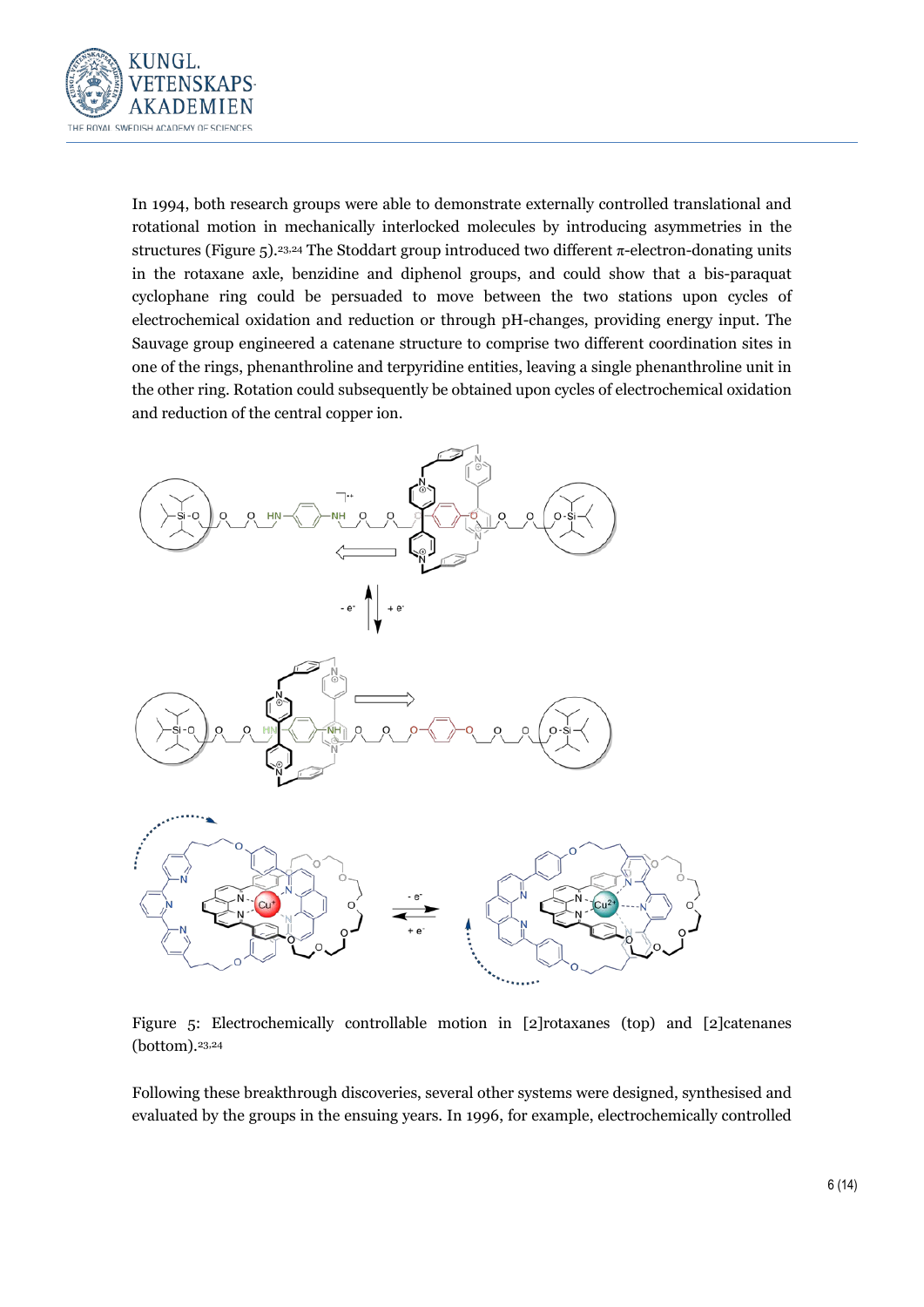

translation in a pseudorotaxane structure was reported by the Sauvage group;<sup>25</sup> and controlled rotation in catenanes was shown in collaboration between the Sauvage and Stoddart groups.<sup>26</sup> The same year, the Stoddart group, together with colleagues, also demonstrated chemically controlled threading/unthreading in pseudorotaxane devices.27 Rotation controlled by either electrochemical or photochemical induction was demonstrated by Sauvage and colleagues in 1997,<sup>28</sup> and electrochemically induced rotation in a rotaxane was described by Sauvage's group in 1999.29 Photochemical and thermal control of rotation in a catenane system was also presented by the Sauvage group in 2004.30

Since the late 1990s, the application part of the field has increasingly been addressed by the groups, and also pursued by many other researchers. Chemical control of molecular contraction/extension, resembling the action of muscles in living systems, was for example demonstrated in a topologically challenging daisy-chain structure by the Sauvage group in 2000 (Figure 6).31 By integrating two mutually entangled rotaxane functionalities, they were able to achieve high control of translational contraction and extension of ca. 2 nm under chemical stimulus.



Figure 6. Extension and contraction in a daisy-chain rotaxane structure.31

Similarly, the Stoddart group developed a complex rotaxane device called a "molecular elevator" in 2004,32 where high control of the motion of a moving plane between two "floors" separated by a distance of 0.7 nm could be achieved (Figure 7). The force exerted could also be estimated in this case, at up to 200 pN. In addition, in 2004–5 the Stoddart group developed molecular actuators resembling muscles, in which [3]rotaxane structures could be controlled to bend a thin gold cantilever structure.33,34 By attaching the macrocyclic components to the gold surface, while leaving the axle part free to move, it was possible to control contraction and extension of up to 2.8 nm, which in the case of contraction resulted in bending of the gold cantilever by ca. 35 nm. A force of ca. 10 pN per molecule could also be estimated.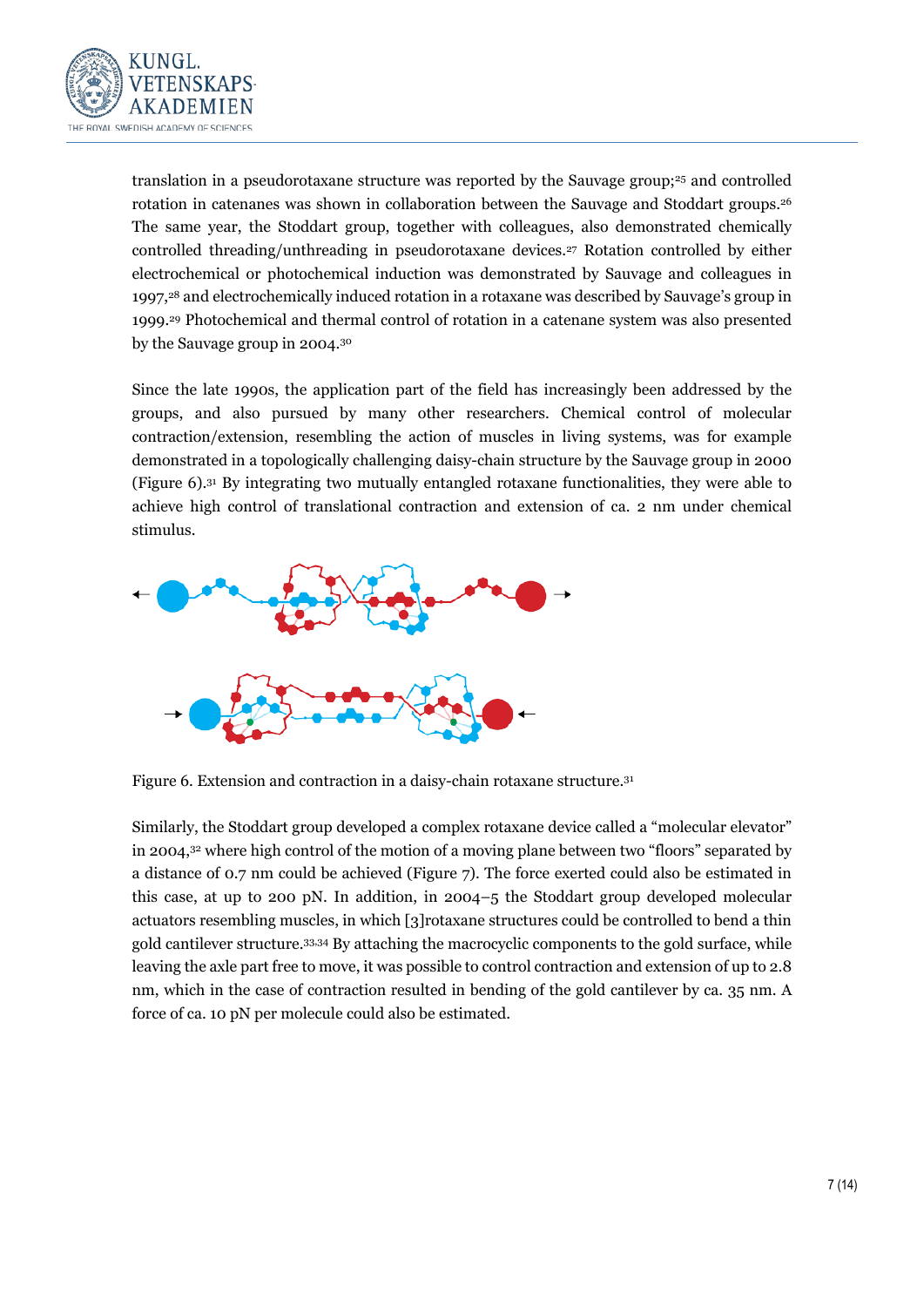



Figure 7. Rotaxane-based molecular "elevator".32

Together with colleagues, the Stoddart group has in addition pursued the development of molecular-scale electronic devices based on rotaxanes and catenanes, with the intention of fabricating molecular logic gates and memories.35–37. Having demonstrated the potential of the systems and addressed several challenges, these studies resulted in a rotaxane-based device with memory function in 2007.38 The rotaxanes were mounted between electrodes in a microelectronic device and could be shown to respond to writing potentials, resulting in closed and opened states that could be read at a non-perturbing potential. 160 kbit memories, composed of a few hundred rotaxanes/bit and a density of ca. 100 Gbit/cm2, could be fabricated using this methodology.

A light-driven device, towards a prototypic linear molecular motor, was proposed by Stoddart and colleagues in 2006.39 In a rotaxane structure incorporating a photosensitiser and two different paraquat groups in the axle, a cyclophane ring could be autonomously and repeatedly moved between the stations upon cycles of light excitation, electron transfer and charge recombination. The device operated at a frequency of ca. 1 kHz, developing an estimated power of ca.  $3 \times 10^{-17}$  W. More recently, the Stoddart group was also able to show an example of producing a chemical gradient using a rotaxane-type structure.40 In response to repeated redox cycles, macrocyclic structures could be irreversibly threaded along the axle.

### **Isomerisable unsaturated bonds**

In parallel with the advances based on mechanically interlocked structures, isomerisable unsaturated bonds have also been at the core of progress on molecular machines. This pathway has witnessed a number of important contributions, in which different entities have been designed, synthesised and applied to rotation. The major challenge of achieving controlled unidirectional rotation, however, marks the most fundamental breakthrough in this development.

Motors are "central to any molecular machine",41 and these entities essentially drive the function of the overall mechanical construction. The motor component is also required to move the entire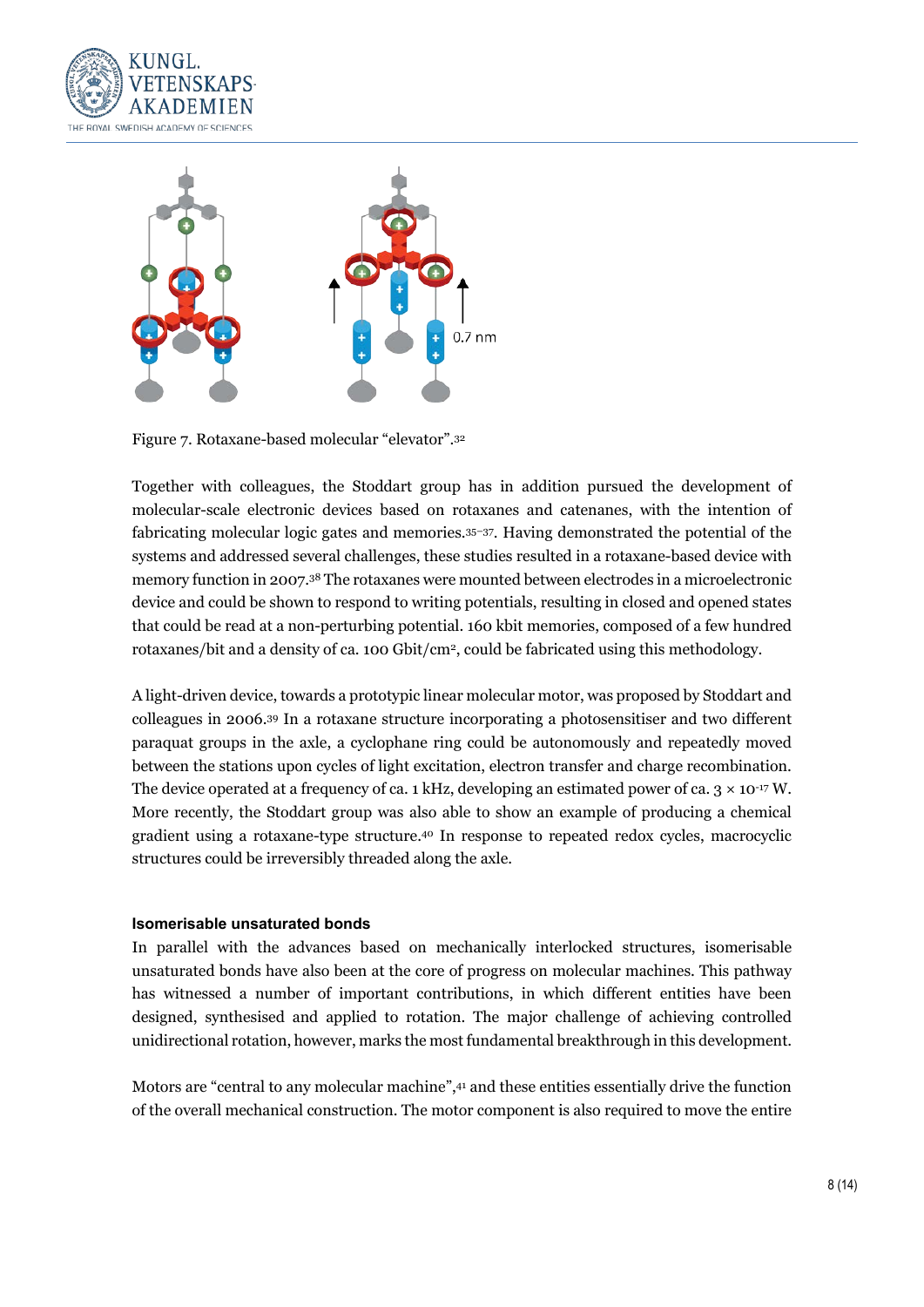

system far from equilibrium,42 and molecular motor development has therefore been key to promoting the field as a whole. In addition to the work on rotaxanes and catenanes, early steps towards rotational control involved, for example, restricted rotation around single bonds. In the 1970s, rotation in propeller-like molecules was thus studied, where in some cases large rotational barriers were found.43–46

Over the next decades, steps were taken towards controlled rotation, based for example on topological entanglement, but the goal remained elusive. It was not until 1999 that the first example of controlled unidirectional rotation, a feature typically expected of a rotary motor device, was reported by **Bernard (Ben) L. Feringa**.47 This motor component was not based on single bonds, but on isomerisable double bonds. Using so-called overcrowded alkenes, and engineering asymmetries in the molecules, it was possible to obtain unidirectional rotation through cycles of light irradiation and thermal relaxation (Figure 8).



Figure 8: Unidirectional, light-driven molecular motor.47

This ingenious design represents a giant leap forward in the development of molecular machinery. Not only did Feringa and his co-workers address the fundamental task of light-driven structural change at the molecular scale, they also designed a solution to the central challenge of unidirectional motion. Over the ensuing years, several generations of motor designs emanated from the Feringa group, and the rotation frequency could be dramatically increased. In 2014, for example, an optimised motor structure was demonstrated to rotate with a frequency of over 12 MHz.48

Following the original breakthrough, several major advances were made. For example, the motor construct was mounted on a gold surface, anchoring the stator part of the device, leading to a surface-mounted, light-driven propeller-type function (Figure 9).49 Feringa and co-workers could also show, in 2006, that a similar molecular motor design could be used to unidirectionally rotate micrometre-sized objects in a liquid-crystal film.50 In 2005, another motor system was developed, in this case driven by selective protection/deprotection of phenolic groups coupled with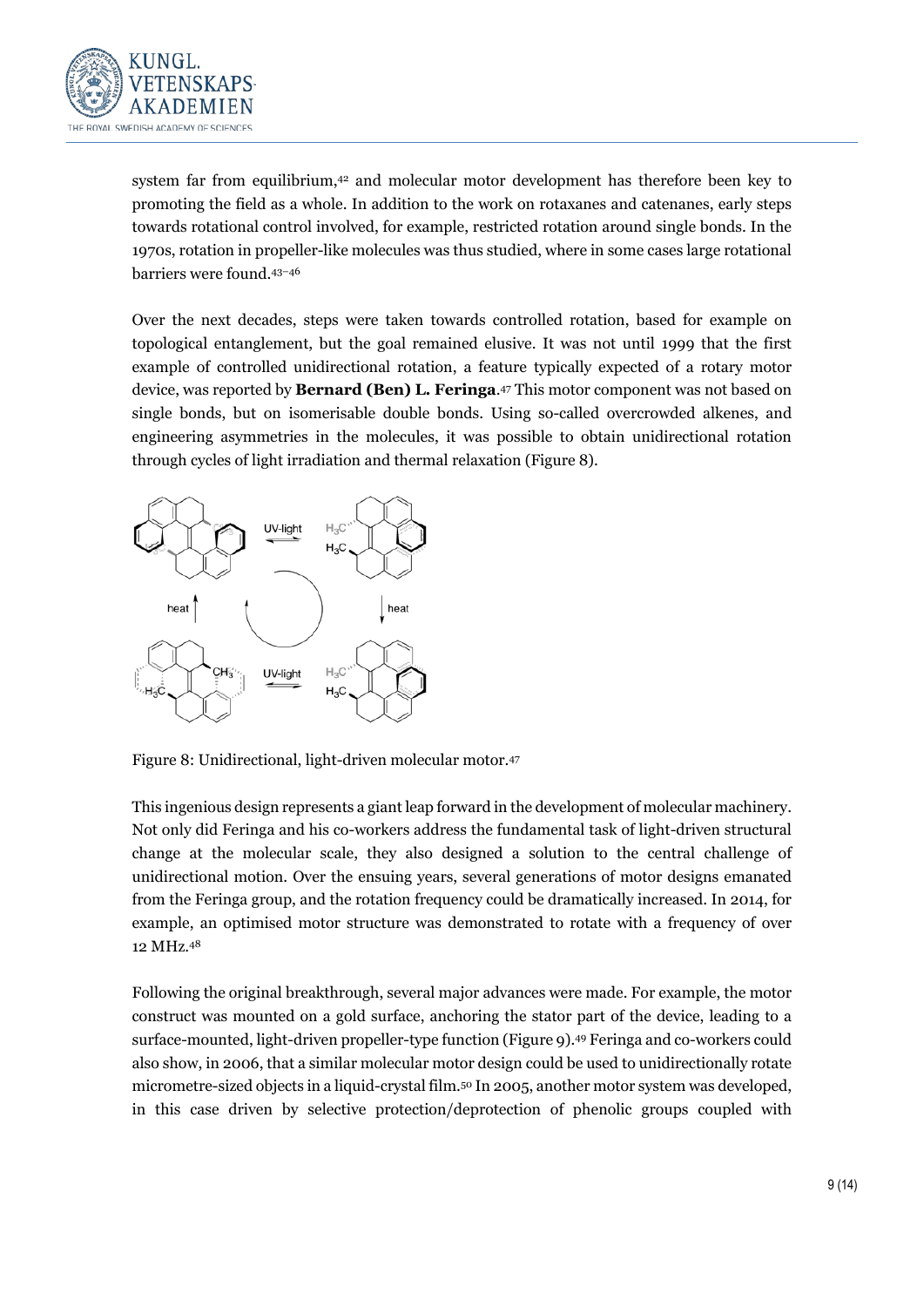

lactonisation, thus allowing for chemical fuelling of the rotational molecular motion.51 It could also be shown that motor components can be made to controllably rotate in either direction upon addition of a base.52



Figure 9: Molecular motor anchored to a gold surface.49

In response to Feynman's proposition of making an infinitesimally small automobile,<sup>2</sup> attempts have furthermore been made to use the motor components developed in structures that show carlike shape and behaviour.53–55 The Feringa group, for example, was able to demonstrate the moving action of a chassis-like structure composed of four motor components, operating pairwise in different rotational directions, in the propulsion of a "nanocar" on a surface (Figure 10).



Figure 10: Feringa's proposed four-wheel-drive "nanocar".55

### **Summary and outlook**

All these important developments since the early 1980s, in which Sauvage, Stoddart and Feringa have incorporated the mechanical bond and unidirectional rotation into functional molecular machinery, constitute a true foundation for the entire field. Through the design and synthesis of topologically very challenging structures, combined with understanding and development of controlled motion and function, machine-like devices have been demonstrated. This work has formed the basis for rich progress towards molecular machines, for which the laureates have been major proponents and sources of inspiration.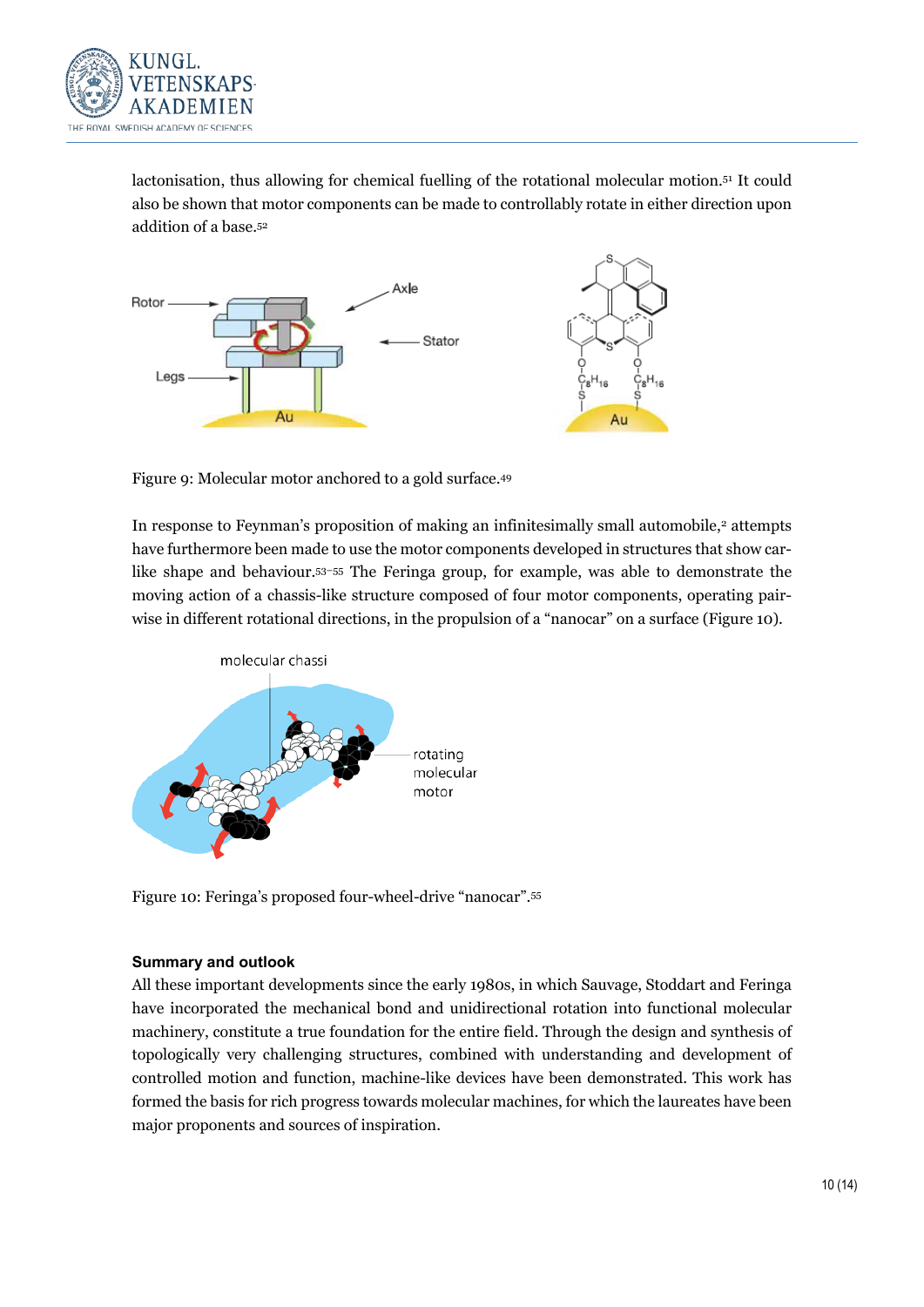

Over the years, many other groups have also made very important contributions and discoveries, only very few of which are mentioned in this text, and a variety of ingenious devices and structures have been developed.<sup>42,56–58</sup> The molecular machine components have also increasingly been connected to the macroscopic world, leading to molecular-scale control of functional devices operating at visible dimensions.

Compared with the machines that changed our world following the industrial revolution of the nineteenth century, molecular machinery is still in a phase of growth. However, just as the world stood perplexed before the early machines, such as the first electric motors and steam engines, there is the potential for a similar explosive development of molecular machines. In a sense, we are at the dawn of a new industrial revolution of the twenty-first century, and the future will show how molecular machinery can become an integral part of our lives. The advances made have also led to the first steps towards creating truly programmable machines, and it can be envisaged that *molecular robotics* will be one of the next major scientific areas.

The progress achieved, however, would not have been possible without the vision and pioneering work of **Jean-Pierre Sauvage**, **J. Fraser Stoddart** and **Ben L. Feringa**. Sauvage and Stoddart have both brought the initially cumbersome chemistry of the mechanical bond into widespread use, and have exemplified this chemistry for a variety of devices. Feringa has been instrumental in applying restricted rotation in operational machines, and has successfully addressed the unidirectionality issue of molecular motors.

*Olof Ramström* Professor of Chemistry, KTH – Royal Institute of Technology Member of the Nobel Committee for Chemistry

### **References**

(1) Balzani, V.; Credi, A.; Raymo, F.; Stoddart, J. Artificial Molecular Machines. *Angew. Chem. Int. Ed.* **2000**, *39* (19), 3348–3391.

(2) Feynman, R. P. There's Plenty of Room at the Bottom (Transcript of Talk Given on December 29, 1959, at the Annual Meeting of the American Physical Society). *Caltech Eng. Sci.* **1960**, *23:5*, 22–36.

(3) Feynman, R. P.; Leighton, R. B.; Sands, M. *The Feynman Lectures on Physics*; Addison-Wesley, Reading, MA, 1966; Vol. 1, Chapter 46.

(4) Ajdari, A.; Prost, J. Drift Induced by a Spatially Periodic Potential of Low Symmetry – Pulsed Dielectrophoresis. *C. R. Acad. Sci. Paris* **1992**, *315* (13), 1635–1639.

(5) Astumian, R. D. Thermodynamics and Kinetics of a Brownian Motor. *Science* **1997**, *276* (5314), 917–922.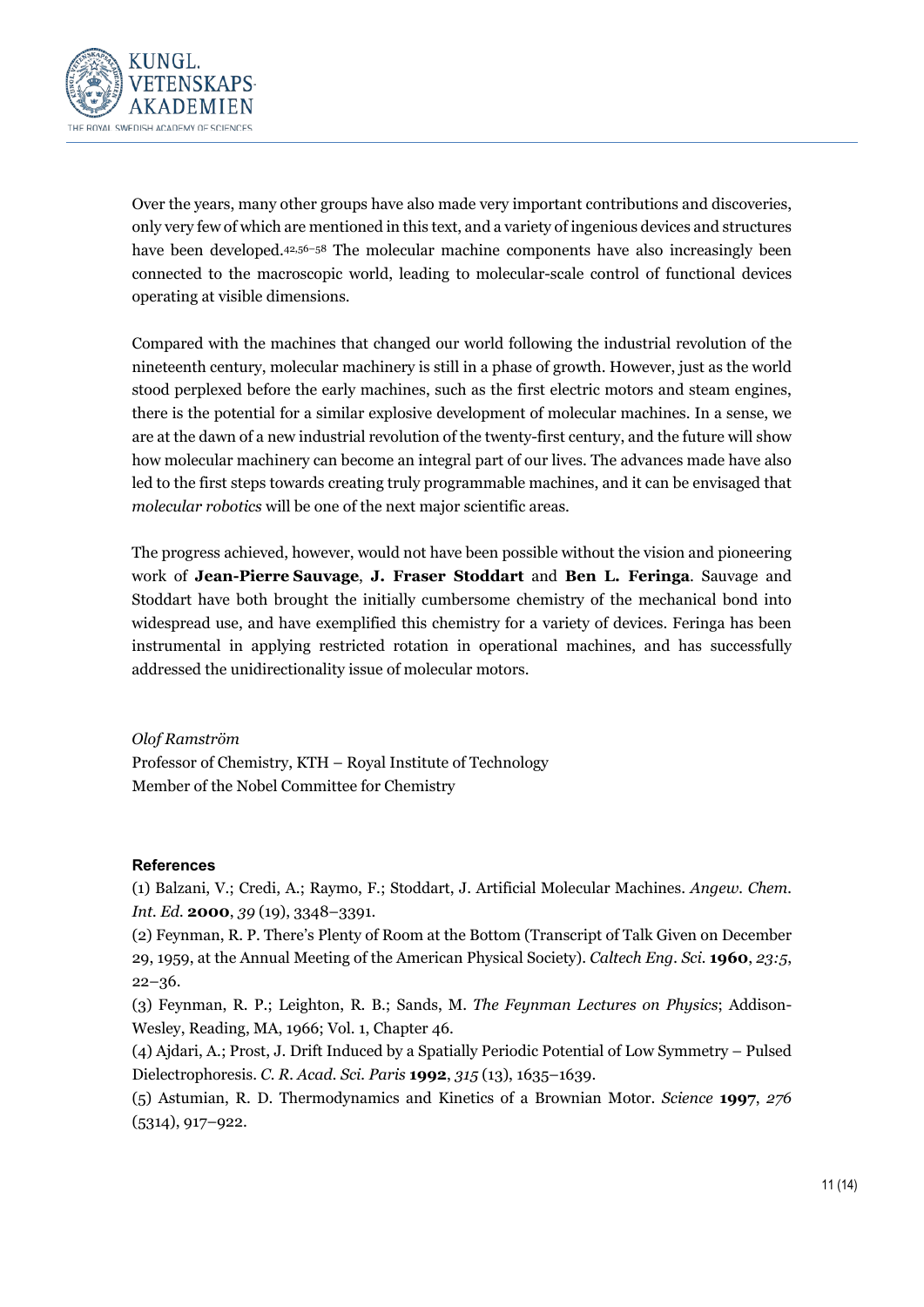

(6) Frisch, H.; Martin, I.; Mark, H. Zur Struktur der Polysiloxene. I. *Monatsh. Chem.* **1953**, *84*  $(2), 250 - 256.$ 

(7) Lüttringhaus, A.; Cramer, F.; Prinzbach, H.; Henglein, F. M. Cyclisationen von Langkettigen Dithiolen. Versuche zur Darstellung sich umfassender Ringe mit Hilfe von Einschlußverbindungen. *Justus Liebigs Ann. Chem.* **1958**, *613* (1), 185–198.

(8) Wasserman, E. The Preparation of Interlocking Rings: A Catenane. *J. Am. Chem. Soc.* **1960**, *82* (16), 4433–4434.

(9) Schill, G.; Lüttringhaus, A. The Preparation of Catena Compounds by Directed Synthesis. *Angew. Chem. Int. Ed.* **1964**, *3* (8), 546–547.

(10) Schill, G. Die gezielte Synthese von Catena-Verbindungen, VIII. Umwandlung einer Triansa-Verbindung in eine Catena-Verbindung. *Chem. Ber.* **1967**, *100* (6), 2021–2037.

(11) Vetter, W.; Schill, G. Die gezielte Synthese von Catena-Verbindungen—IX: Das Massenspektrum einer Catena-Verbindung. *Tetrahedron* **1967**, *23* (7), 3079–3093.

(12) Harrison, I. T.; Harrison, S. Synthesis of a Stable Complex of a Macrocycle and a Threaded Chain. *J. Am. Chem. Soc.* **1967**, *89* (22), 5723–5724.

(13) Notizen. *Nachr. Chem.* **1967**, *15* (9), 149–150.

(14) Schill, G.; Zollenkopf, H. Rotaxan-Verbindungen, I. *Justus Liebigs Ann. Chem.* **1969**, *721* (1), 53–74.

(15) Dietrich-Buchecker, C. O.; Sauvage, J. P.; Kintzinger, J. P. Une nouvelle famille de molécules: Les métallo-caténanes. *Tetrahedron Lett.* **1983**, *24* (46), 5095–5098.

(16) Dietrich-Buchecker, C. O.; Marnot, P. A.; Sauvage, J. P. *Tetrahedron Lett.* **1982**, *23*, 5291.

(17) Sauvage, J.-P.; Weiss, J. Synthesis of Dicopper(I) [3]Catenates: Multiring Interlocked Coordinating Systems. *J. Am. Chem. Soc.* **1985**, *107*, 6108–6110.

(18) Dietrich-Buchecker, C. O.; Sauvage, J.-P. A Synthetic Molecular Trefoil Knot. *Angew. Chem. Int. Ed.* **1989**, *28* (2), 189–192.

(19) Nierengarten, J.-F.; Dietrich-Buchecker, C. O.; Sauvage, J.-P. Synthesis of a Doubly Interlocked [2]-Catenane. *J. Am. Chem. Soc.* **1994**, *116*, 375–376.

(20) Cesario, M.; Dietrich-Buchecker, C.; Guilhem, J.; Pascard, C.; Sauvage, J.-P. Molecular Structure of a Catenand and Its Copper(I) Catenate: Complete Rearrangement of the Interlocked Macrocyclic Ligands by Complexation. *J. Chem. Soc. Chem. Commun.* **1985**, 244–247.

(21) Anelli, P. L.; Spencer, N.; Stoddart, J. F. A Molecular Shuttle. *J. Am. Chem. Soc.* **1991**, *113* (13), 5131–5133.

(22) Odell, B.; Reddington, M. V.; Slawin, A. M. Z.; Spencer, N.; Stoddart, J. F.; Williams, D. J. Cyclobis(paraquat-P-Phenylene). A Tetracationic Multipurpose Receptor. *Angew. Chem. Int. Ed.* **1988**, *27* (11), 1547–1550.

(23) Bissell, R. A.; Córdova, E.; Kaifer, A. E.; Stoddart, J. F. A Chemically and Electrochemically Switchable Molecular Shuttle. *Nature* **1994**, *369* (6476), 133–137.

(24) Livoreil, A.; Dietrich-Buchecker, C. O.; Sauvage, J. P. Electrochemically Triggered Swinging of a [2]-Catenate. *J. Am. Chem. Soc.* **1994**, *116* (20), 9399–9400.

(25) Collin, J. P.; Gavina, P.; Sauvage, J. P. Electrochemically Induced Molecular Motions in a Copper(I) Complex Pseudorotaxane. *Chem. Commun.* **1996**, No. 17, 2005–2006.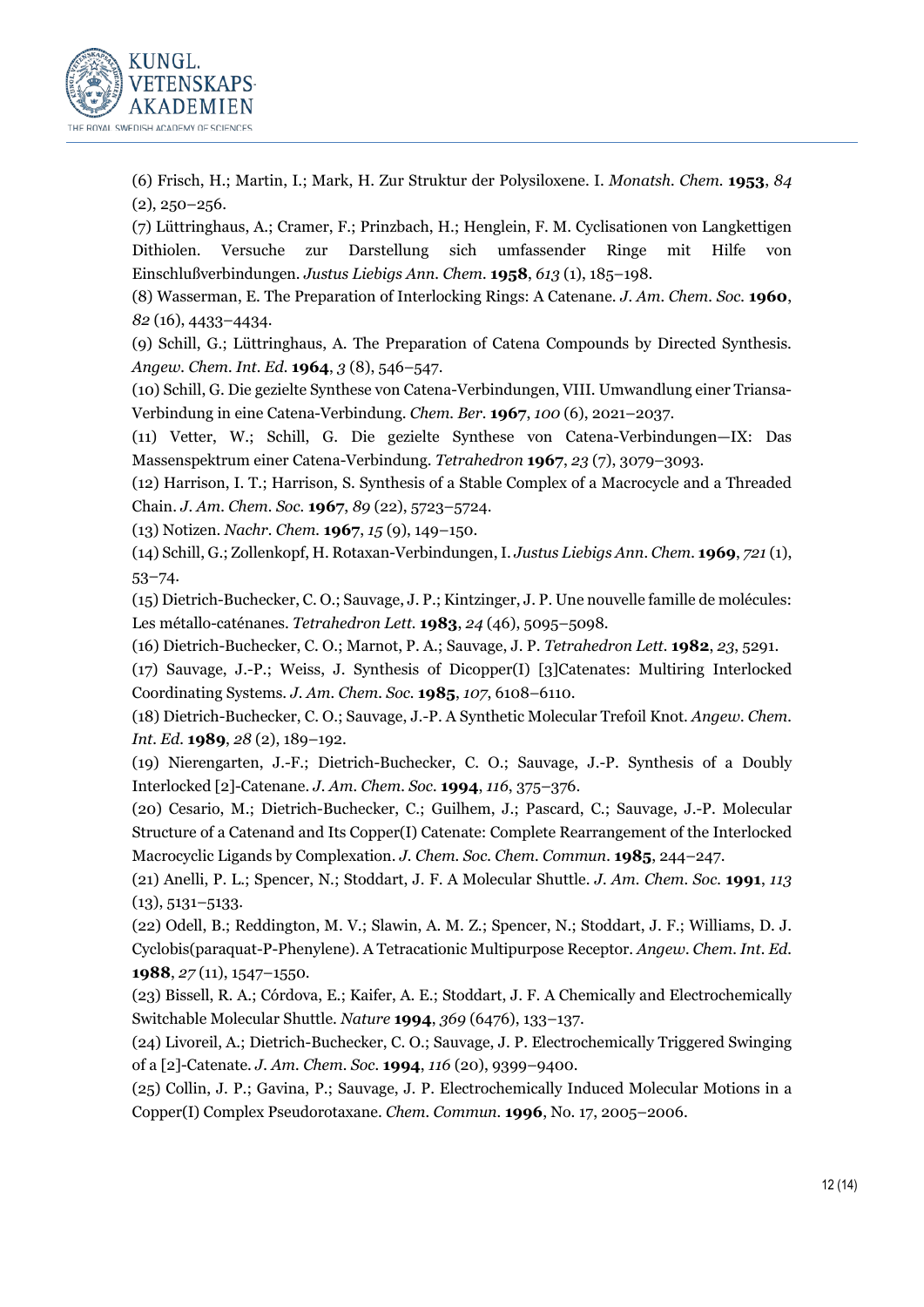

(26) Amabilino, D. B.; Dietrich-Buchecker, C. O.; Livoreil, A.; Perez-Garcia, L.; Sauvage, J. P.; Stoddart, J. F. A Switchable Hybrid [2]-Catenane Based on Transition Metal Complexation and -Electron Donor–Acceptor Interactions. *J. Am. Chem. Soc.* **1996**, *118* (16), 3905–3913.

(27) Ballardini, R.; Balzani, V.; Credi, A.; Gandolfi, M. T.; Langford, S. J.; Menzer, S.; Prodi, L.; Stoddart, J. F.; Venturi, M.; Williams, D. J. Simple Molecular Machines: Chemically Driven Unthreading and Rethreading of a [2]pseudorotaxane. *Angew. Chem. Int. Ed.* **1996**, *35* (9), 978–981.

(28) Livoreil, A.; Sauvage, J. P.; Armaroli, N.; Balzani, V.; Flamigni, L.; Ventura, B. Electrochemically and Photochemically Driven Ring Motions in a Disymmetrical Copper [2]- Catenate. *J. Am. Chem. Soc.* **1997**, *119* (50), 12114–12124.

(29) Raehm, L.; Kern, J. M.; Sauvage, J. P. A Transition Metal Containing Rotaxane in Motion: Electrochemically Induced Pirouetting of the Ring on the Threaded Dumbbell. *Chem. Eur. J.* **1999**, *5* (11), 3310–3317.

(30) Mobian, P.; Kern, J.-M.; Sauvage, J.-P. Light-Driven Machine Prototypes Based on Dissociative Excited States: Photoinduced Decoordination and Thermal Recoordination of a Ring in a Ruthenium(II)-Containing [2]Catenane. *Angew. Chem. Int. Ed.* **2004**, *43*, 2392–2395.

(31) Jiménez, M. C.; Dietrich-Buchecker, C.; Sauvage, J.-P. Towards Synthetic Molecular Muscles: Contraction and Stretching of a Linear Rotaxane Dimer. *Angew. Chem. Int. Ed.* **2000**, *39* (18), 3284–3287.

(32) Badjić, J. D.; Balzani, V.; Credi, A.; Silvi, S.; Stoddart, J. F. A Molecular Elevator. *Science* **2004**, *303* (5665), 1845–1849.

(33) Huang, T. J.; Brough, B.; Hoa, C.-M.; Liu, Y.; Flood, A. H.; Bonvallet, P. A.; Tseng, H.-R.; Stoddart, J. F.; Baller, M.; Magonov, S. A Nanomechanical Device Based on Linear Molecular Motors. *Appl. Phys. Lett.* **2004**, *85*, 5391–5193.

(34) Liu, Y.; Flood, A. H.; Bonvallet, P. A.; Vignon, S. A.; Northrop, B. H.; Tseng, H.-R.; Jeppesen, J. O.; Huang, T. J.; Brough, B.; Baller, M.; et al. Linear Artificial Molecular Muscles. *J. Am. Chem. Soc.* **2005**, *127* (27), 9745–9759.

(35) Collier, C. P.; Wong, E. W.; Belohradský, M.; Raymo, F. M.; Stoddart, J. F.; Kuekes, P. J.; Williams, R. S.; Heath, J. R. Electronically Configurable Molecular-Based Logic Gates. *Science* **1999**, *285* (5426), 391–394.

(36) Collier, C. P.; Mattersteig, G.; Wong, E. W.; Luo, Y.; Beverly, K.; Sampaio, J.; Raymo, F. M.; Stoddart, J. F.; Heath, J. R. A [2]Catenane-Based Solid State Electronically Reconfigurable Switch. *Science* **2000**, *289* (5482), 1172–1175.

(37) Collier, C. P.; Jeppesen, J. O.; Luo, Y.; Perkins, J.; Wong, E. W.; Heath, J. R.; Stoddart, J. F. Molecular-Based Electronically Switchable Tunnel Junction Devices. *J. Am. Chem. Soc.* **2001**, *123* (50), 12632–12641.

(38) Green, J. E.; Wook Choi, J.; Boukai, A.; Bunimovich, Y.; Johnston-Halperin, E.; DeIonno, E.; Luo, Y.; Sheriff, B. A.; Xu, K.; Shik Shin, Y.; et al. A 160-Kilobit Molecular Electronic Memory Patterned at 1011 Bits Per Square Centimetre. *Nature* **2007**, *445* (7126), 414–417.

(39) Balzani, V.; Clemente-Len, M.; Credi, A.; Ferrer, B.; Venturi, M.; Flood, A. H.; Stoddart, J. F. Autonomous Artificial Nanomotor Powered by Sunlight. *Proc. Natl. Acad. Sci. USA* **2006**, *103* (5), 1178–1183.